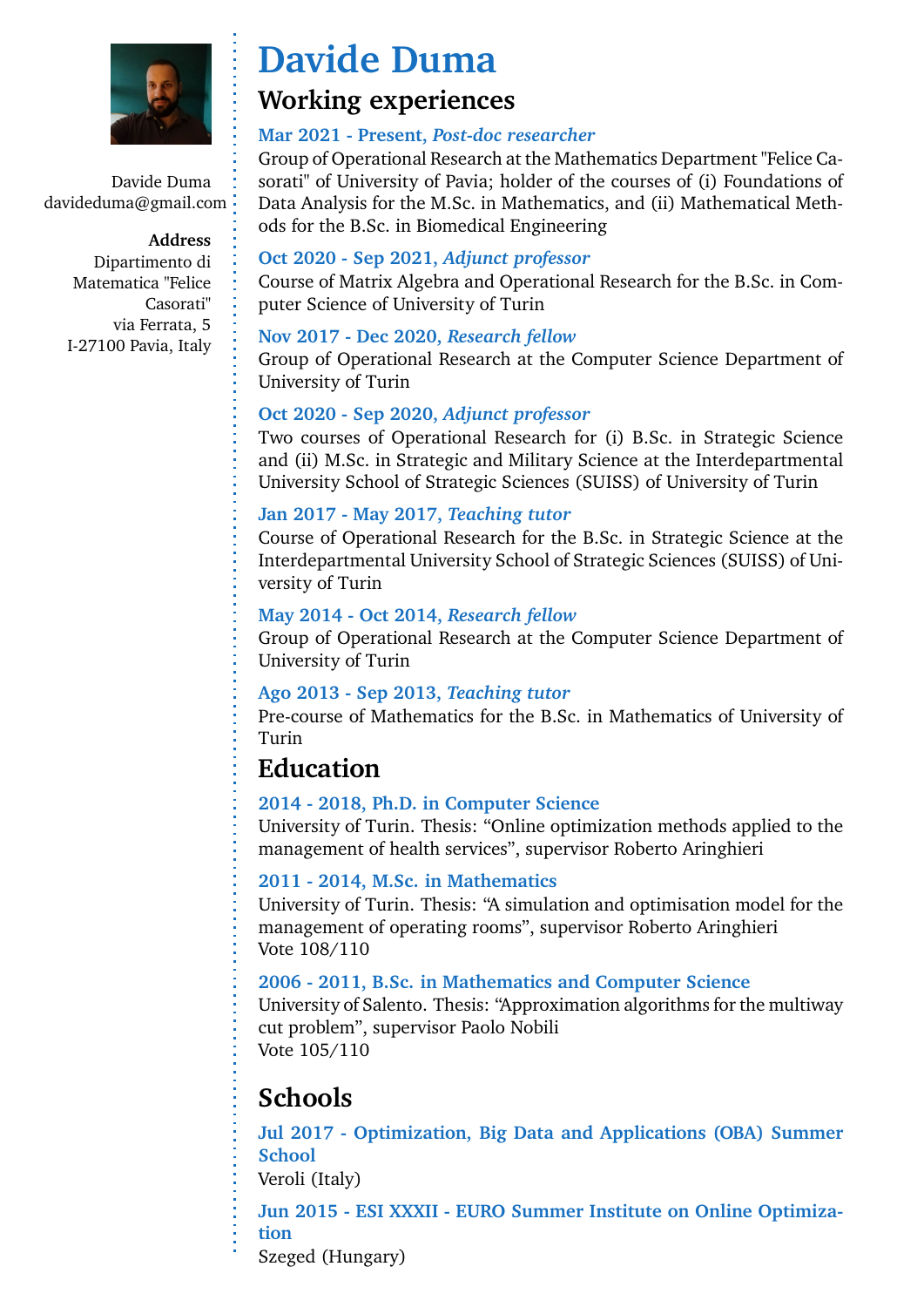

Davide Duma davideduma@gmail.com

> **Address** Dipartimento di Matematica "Felice Casorati" via Ferrata, 5 I-27100 Pavia, Italy

**Apr 2015 - Short Course in Data Mining with Applications to Healthcare**

Cardiff (United Kingdom)

**Feb 2015 - BISS 2015 - Bertinoro International Spring School** Bertinoro (Italy)

**Jun 2014 - ESI XXXI - EURO Summer Institute on Operational Research applied to Health in a Modern World** Bard (Italy)

### **Conferences**

Partecipation to 16 national and international conferences, including: **Jul 2021 -** *e-ORAHS Conference*

Online. Speaker: "Modelling the Regional Hospital Network using Big Data and Discrete Event Simulation"

**Apr 2019 -** *Data Science Workshop for Public Health Residents* Turin (Italy). Invited speaker: "Mining and Optimising a patient flow through an Emergency Department"

#### **Dec 2018 -** *Winter Simulation Conference – Simulation for a Noble Cause (WSC 2018)*

Gothenburg (Sweden). Speaker: "A Simulation and Online Optimization Approach for the Real-time Management of Ambulances"

**Jul 2016 -** *28th European Conference on Operational Research (EURO 2016)*

Poznań (Poland). Speaker: "Sharing operating rooms between elective and non-elective surgeries: an Online Optimization approach"

**Aug 2015 -** *4th International Conference on Simulation and Modeling Methodologies, Technologies and Applications (SIMULTECH 2014)* Wien (Austria). Speaker: "A hybrid model for the analysis of a surgical pathway". Winner of the "Best Paper Award".

# **Pubblications**

**Journal papers and chapters:**

**Combining workload balance and patient priority maximisation in operating room planning through hierarchical multi-objective optimisation**

R Aringhieri, D Duma, P Landa, S Mancini. European Journal of Operational Research, In Press (2021)

**An ad hoc process mining approach to discover patient paths of an Emergency Department**

D Duma, R Aringhieri. Flexible Services and Manufacturing Journal 32, pp 6–34 (2020)

**Online optimization methods applied to the management of health services**

D Duma. 4OR - A Quarterly Journal of Operations Research 18, 125–126 (2020)

**Modeling the rational behavior of individuals on an e-commerce system**

R Aringhieri, D Duma, V Fragnelli. Operations Research Perspectives 5, pp 22-31 (2018)